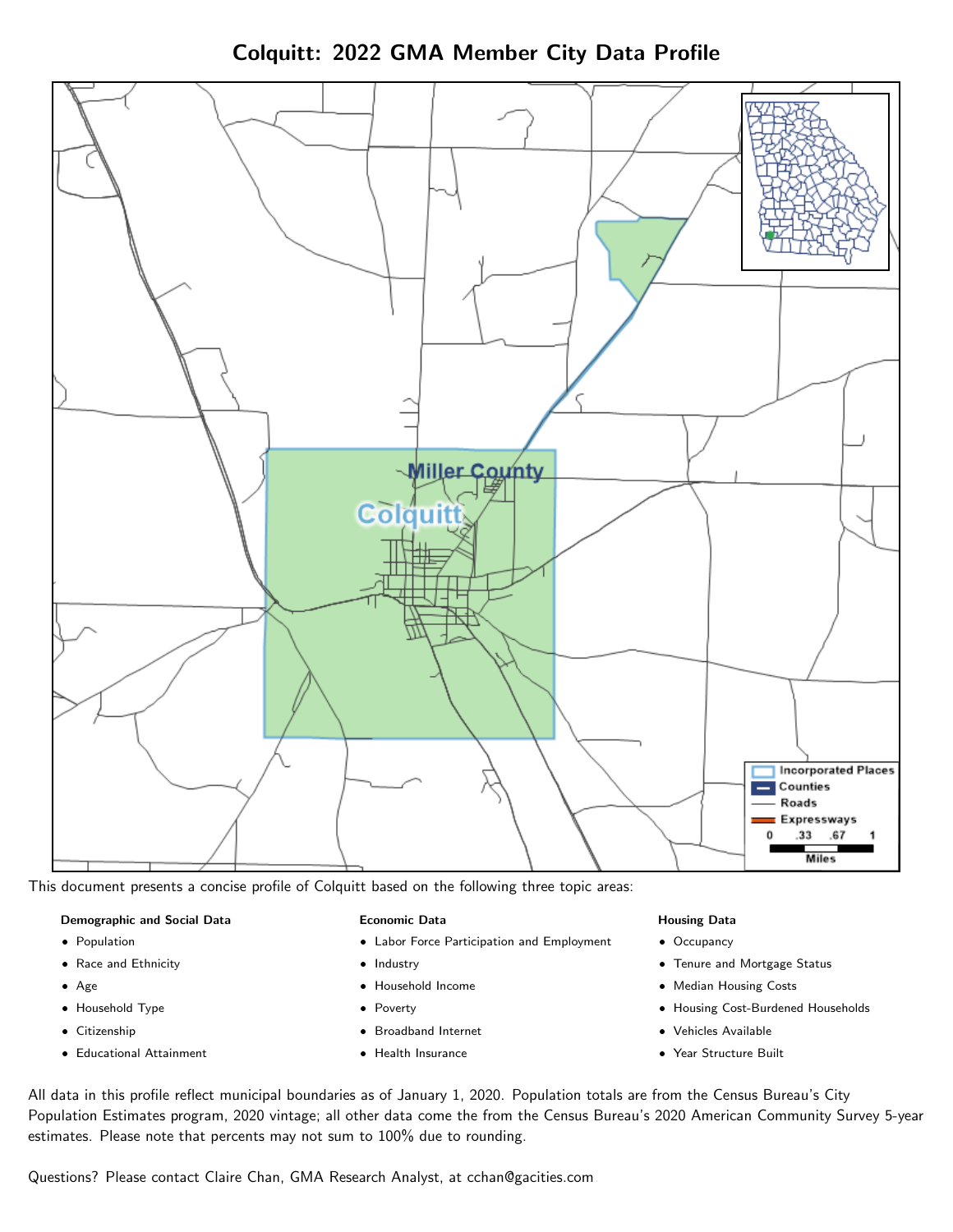# Colquitt: Demographic and Social





# **Citizenship**



Source: American Community Survey, 2020 5-year estimates, table B05002 Source: American Community Survey, 2020 5-year estimates, table B15002

### Race and Ethnicity



Source: U.S. Census Bureau, City Population Estimates, 2020 vintage Source: American Community Survey, 2020 5-year estimates, table B03002

# Household Type



Source: American Community Survey, 2020 5-year estimates, table B01001 Source: American Community Survey, 2020 5-year estimates, table B11001

### Educational Attainment



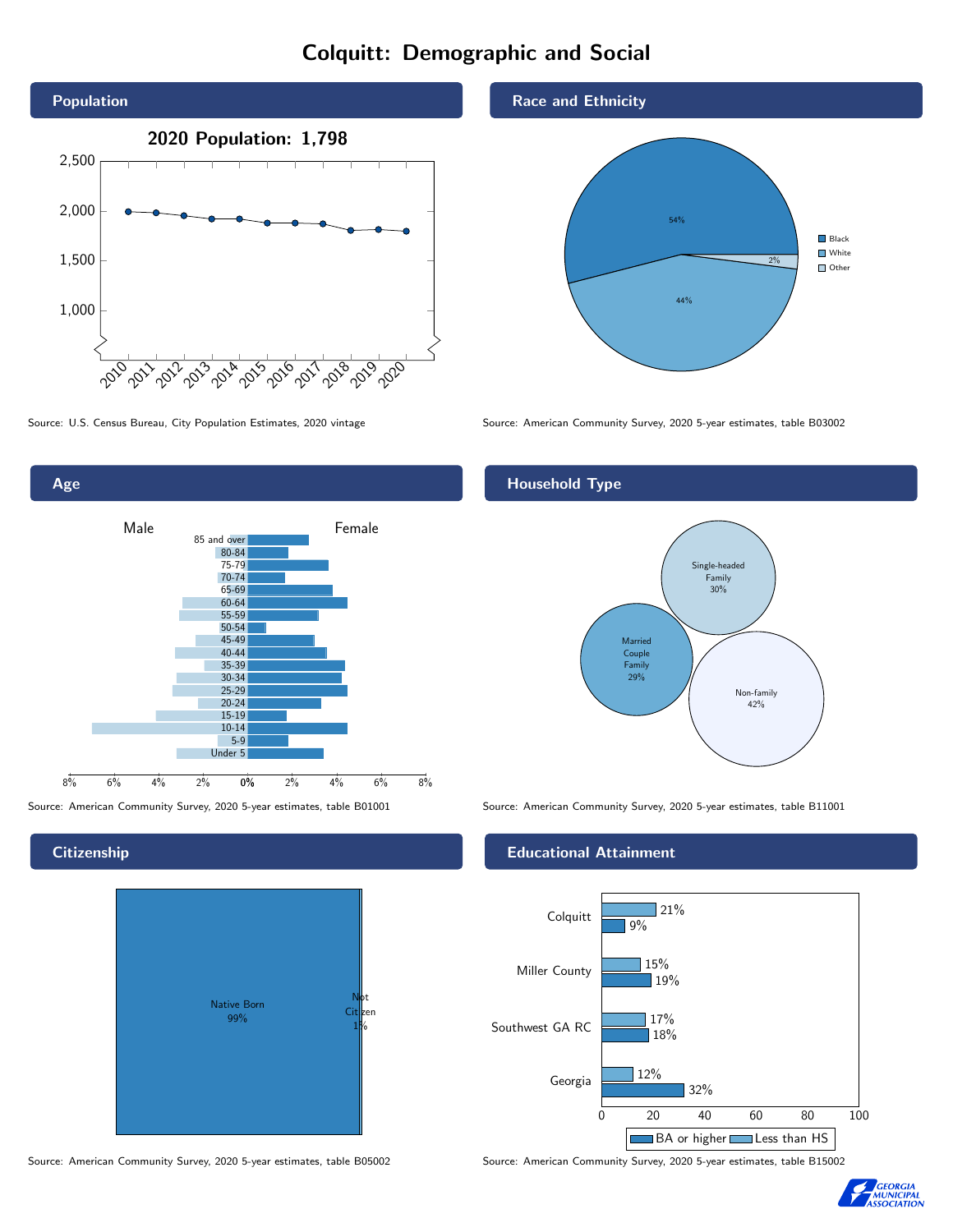# Colquitt: Economic



Source: American Community Survey, 2020 5-year estimates, table B23001 Note: Unemployment rate is based upon the civilian labor force.

### Industry

| Agriculture, forestry, fishing and hunting, and mining      | $3\%$ |
|-------------------------------------------------------------|-------|
| Construction                                                | 2%    |
| Manufacturing                                               | 17%   |
| <b>Wholesale Trade</b>                                      | $0\%$ |
| Retail Trade                                                | 9%    |
| Transportation and warehousing, and utilities               | 3%    |
| Information                                                 | $0\%$ |
| Finance and insurance, real estate, rental, leasing         | 7%    |
| Professional, scientific, mgt, administrative, waste mgt    | $2\%$ |
| Educational services, and health care and social assistance | 36%   |
| Arts, entertainment, recreation, accommodation, food        | 6%    |
| service                                                     |       |
| Other services, except public administration                | 10%   |
| Public administration                                       | 6%    |

Source: American Community Survey, 2020 5-year estimates, table C24030



Source: American Community Survey, 2020 5-year estimates, tables B19013 and B19025 Source: American Community Survey, 2020 5-year estimates, table B17010

Broadband Internet No 49% Yes 51%

#### Health Insurance





#### **Poverty**